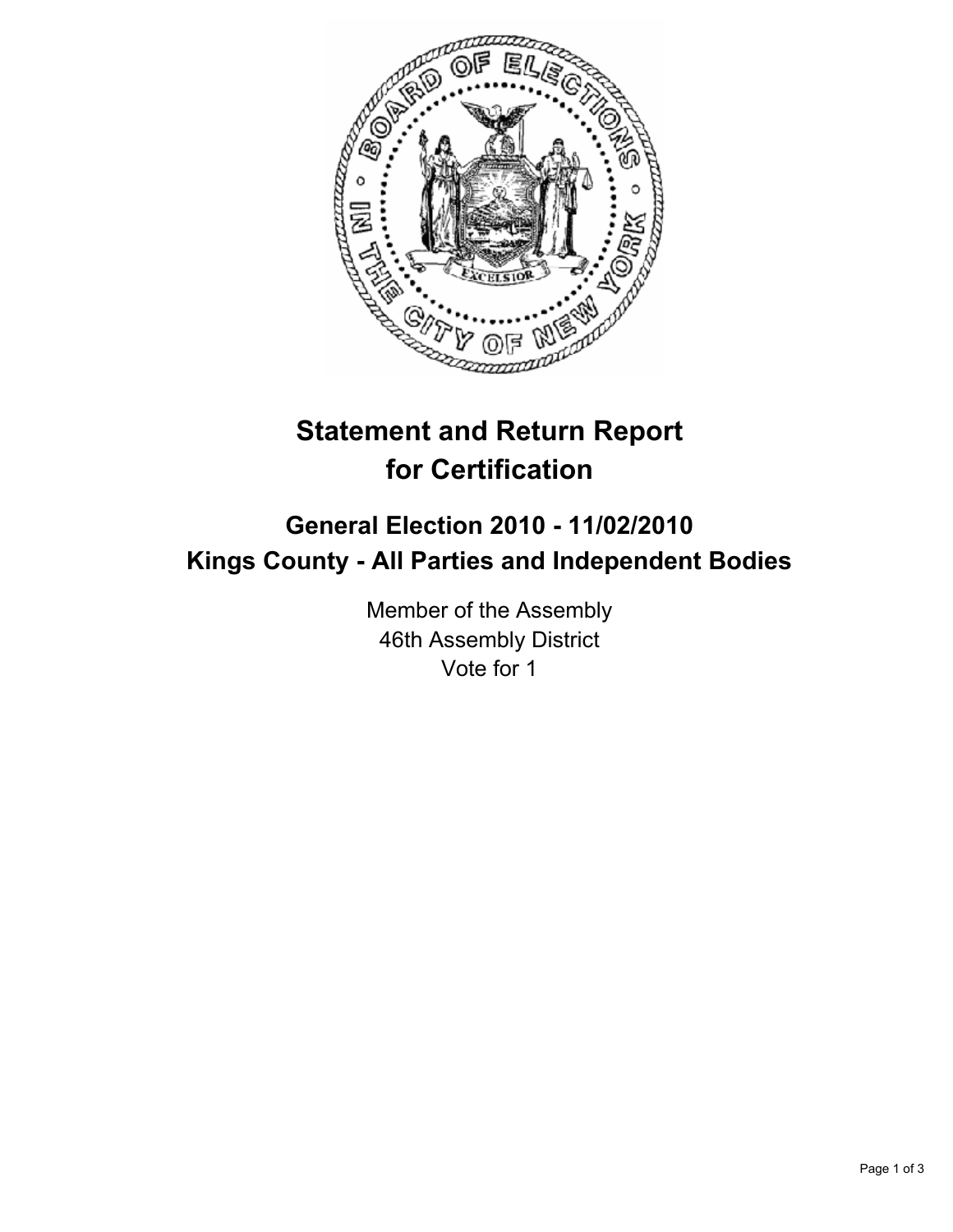

## **Assembly District 46**

| <b>PUBLIC COUNTER</b>                | 18,630 |
|--------------------------------------|--------|
| <b>EMERGENCY</b>                     | 9      |
| <b>ABSENTEE/MILITARY</b>             | 574    |
| <b>AFFIDAVIT</b>                     | 321    |
| <b>Total Ballots</b>                 | 19,609 |
| ALEC BROOK-KRASNY (DEMOCRATIC)       | 10,525 |
| ALEC BROOK-KRASNY (INDEPENDENCE)     | 887    |
| JERRY S AMALFITANO (CONSERVATIVE)    | 2,097  |
| ALEC BROOK-KRASNY (WORKING FAMILIES) | 639    |
| ARI KAGAN (WRITE-IN)                 | 1      |
| DAN HAGERVICK (WRITE-IN)             | 1      |
| JANELE SPENCER (WRITE-IN)            | 1      |
| LUCRETIA REGINA POTTER (WRITE-IN)    | 1      |
| MARK BELL (WRITE-IN)                 | 1      |
| NATRAJ BUSHAN (WRITE-IN)             | 1      |
| NICOLE MALLIOTALUS (WRITE-IN)        | 1      |
| PETER LIPRIANO (WRITE-IN)            | 1      |
| WAYNE BUTLER (WRITE-IN)              | 1      |
| <b>Total Votes</b>                   | 14,157 |
| Unrecorded                           | 5,452  |